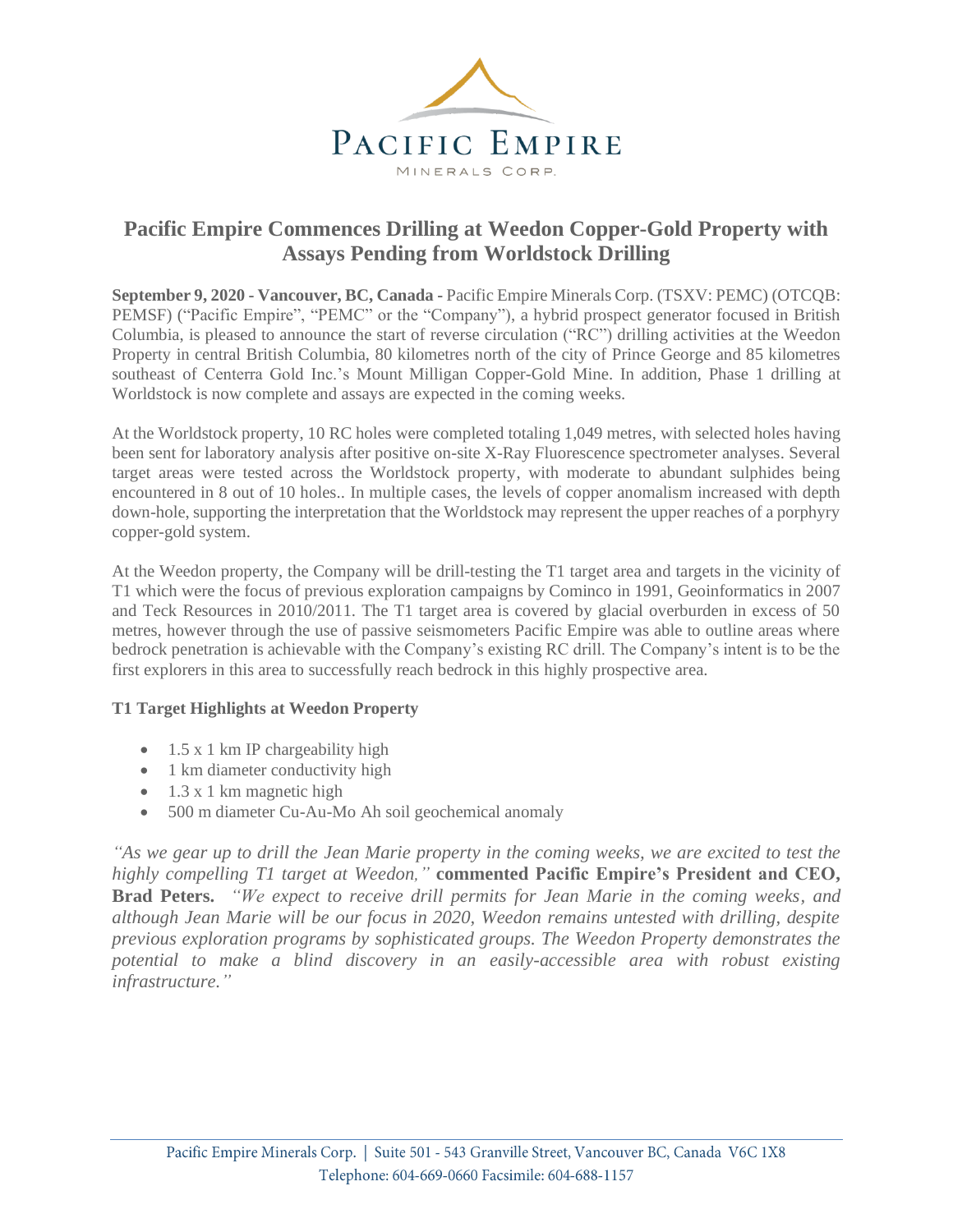

*Figure 1 – Map of Weedon showing several coincident geophysical and geochemical targets, with T1 target highlighted.*

# **Qualified Person**

Rory Ritchie, P.Geo., Vice President of Exploration for the Company, serves as a qualified person as defined by National Instrument 43-101 and has reviewed the scientific and technical information in this news release, approving the disclosure herein.

## **About Pacific Empire Minerals Corp.**